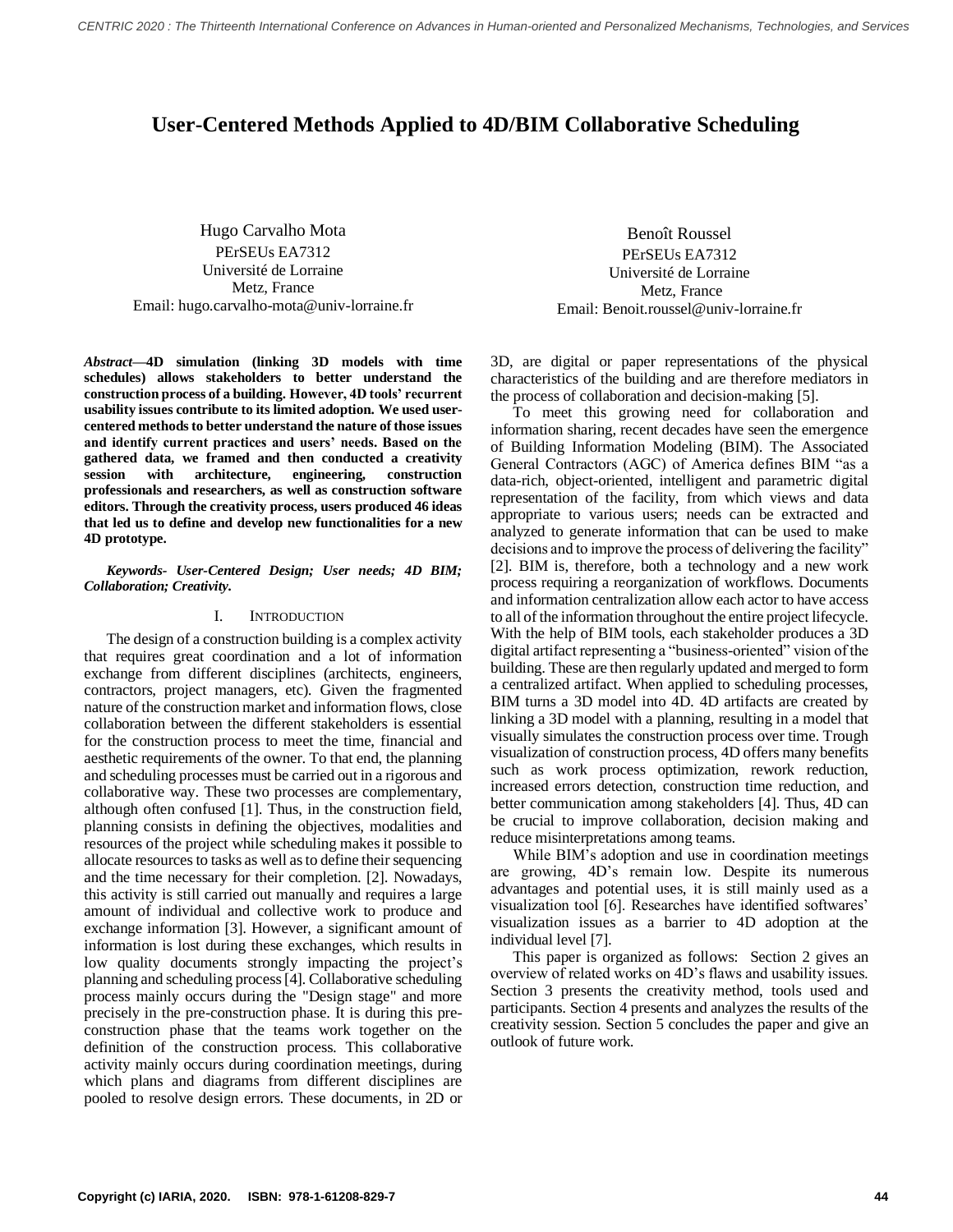# II. RELATED WORK

Some studies have sought to identify the usability issues of 4D softwares that limit their adoption. Guevremont and Hammad [6] and Castronovo, Lee, Nikolic and Messner [7] provide an overview of 4D issues. Through semi-structured interviews of AEC professionals, they found, among other issues, that there is a lack of visualization and interaction standards, such as common color coding, information filtering (i.e obtaining a precise information about a mechanical object), zooming to visualize precise spatial information or modifying the graphical level of detail. Both studies propose guidelines to enhance 3D models and schedule representation of 4D models.

Others researchers have been focusing on observing and analyzing the interaction between stakeholders and artefacts during coordination meetings from an ethnographic point of view [8].

In their study on the use of 3D and 2D digital, or paper, artifacts during coordination meetings, Mehrbod, Tory and Staub-French [8] identified the navigation between artifacts as the major problem. When solving a problem, actors spend a large part of their time navigating between 2D and 3D artifacts searching for more detailed 2D views, trying to obtain measurements and trade-specific information or even annotating documents. These navigation difficulties, as well as the lack of visualization and interaction standards, greatly slow down the collaboration and decision-making process during coordination meetings.

In summary, few studies have attempted to determine the AEC professionals needs about the use of 4D for scheduling purpose through the use of user-centered methods on all stages of the design process. Among them, none have described how users' needs have been used to generate and provide professionals with adapted solutions. In this paper, we present a collective creativity method used to generate functionalities that meet users' requirements.

## III. SCOPE OF PROJECT AND METHODS

This paper describes part of a research project, 4DCollab [9], which involves the use of a collective creativity method to produce new 4D features. The project objective is to develop, through a user-centered methodology, a synchronous and co-located collaborative tool to help AEC professionals with site planning in the pre-construction phase. Using BIM and 4D technologies, the tool should improve communication, decision-making and information sharing between the various stakeholders. To tackle the identified issues, user needs were determined through a user-centered approach by first conducting semi-structured interviews with professionals in order to collect data on their individual and collective practice with 4D tools. Then, a multimodal analysis of speech gestures, exchanges and interactions around 2D, 3D and 4D documents during coordination meetings was performed. The data collected highlighted the main obstacles to the adoption of these technologies, as well as their main advantages. These data were then used to define the framework of a creativity session.

# *A. Means of the creativity process*

In accordance with Parjanen [10], we define collective creativity as an approach of creative activity that emerges from the collaboration and contribution of many individuals so that new ideas are produced collectively by individuals connected by the common concern. Once the subject is defined (in our case, it is centered on user needs), the course of a collective creativity session is designed around an alternation of divergence-convergence. Thus, the creative process is structured in 4 main phases: an analysis phase, a divergent phase, a convergent phase and post workshop, a synthesis phase (Figure 1).

The objective of the divergent phase is to move away from the subject by diverging through exploratory reasoning. Its purpose is to produce new, unexpected, even crazy ideas. They can be lifted in this way, as their potential links with the subject have not yet been highlighted. The role of the convergence phase is then to bring the subject (user needs) and these ideas together in order to be able to respond to the problem at hand. Once this rapprochement is achieved, the term "crazy" ideas may then disappear and give way to "interesting" ideas to solve user needs. Our collective creativity action (during 2 continuous half-days of work) aimed to explore the theme of "new functionalities to share knowledge with others" and to formalize as many idea sheets as possible.

# *B. Participants*

The working group was made up of 13 people (3 women and 10 men) from different professions: 2 architects, 2 computer scientists, 1 building construction professional, 1 researcher in architecture, 1 researcher in psychology, 2 mecanical engineers, 2 programmers in BIM, 2 software editors.

## IV. RESULTS

The creative process was structured in 4 main phases : an analysis phase, a divergent phase, a convergent phase and a synthesis phase. The analysis phase was carried out using a purge tool (in our case, we used the mindmapping tool [11]. The purpose of the purge is to define the scope of the group's understanding of the initial subject. The purge resulted in a representation of ideas and concepts in the form of a Mind map which allowed the emergence of generic work themes. 14 thematic areas comprising a total of 68 items emerged.

The divergent phase opened up the initial topic by drawing from other areas concepts, notions and ideas that could later feed into the initial topic. Three tools were used: "Hot Potato" [12], Brainstorming [13], and then Analogy [12]. The initial questions were "What evokes for you the words : Compare, Appreciate, Confront, Bring together,...?" and "How to facilitate an instructive discovery in a city abroad ?". The convergent phases focus on returning to the initial subject by integrating the elements found in the divergent phase. It is during these phases, provoked at different moments of the creativity session, that the creativity group collectively brings out 38 embryos of ideas. An "idea embryo" is the first step of an idea explained by a member of the creativity group to the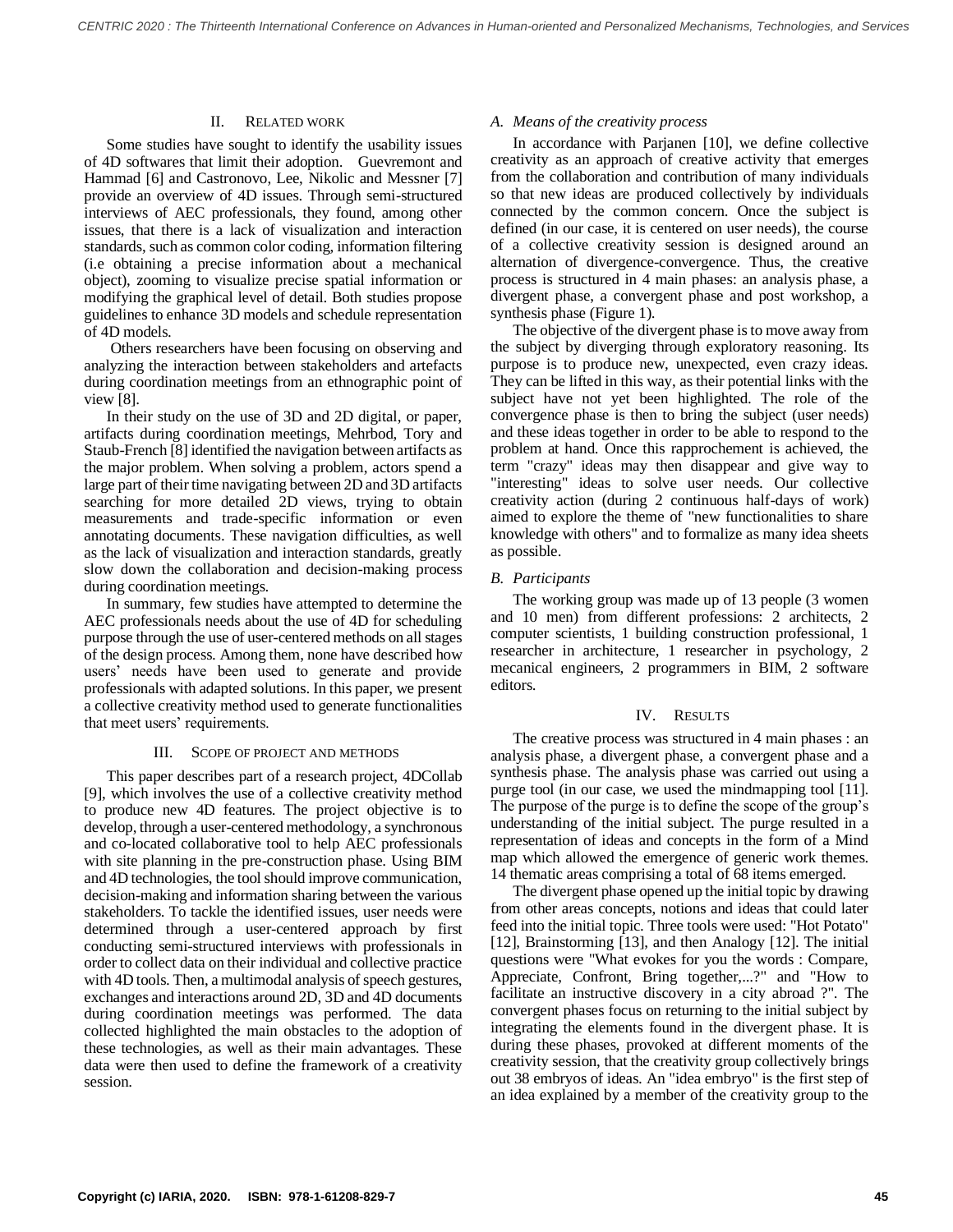other members in the form of a drawing. "Idea embryos" are most often generated during the phases of divergence and convergence.

The selection (by voting) and classification of ideas allowed the identification of 12 embryos of ideas that most caught the attention of the members of the working group. The drafting of 8 of the 12 idea sheets was carried out in groups of 2 or 3 people (Figure 2). A total of 46 idea sheets were produced, 8 of which were produced directly by the group during the creativity session.

For the 4DCollab project, idea generation (one of the results of collective creativity) is not an end in itself. A synthesis of the results was presented visually in a CK (Concept-Knowledge) Tree [14][15] (Figure 3). The classification "by families of Idea sheets" was carried out (after the session by the facilitator) with the formalization of C tree (concepts). This is intended to provide a vision of the links between the sheets produced as well as an overview of the fields explored (and not explored) by the group's production.

## V. CONCLUSION AND FUTURE WORK

 In this paper, we have discused 4D's issues that limits its use by AEC profesionnals and how user-centered methods can be used to resolve those issues. We have presented and defined a user-centered method, based on the principles of the collective creativity, that we used to generate new 4D functionnalities adapted to users' needs. From a quantitative point of view, 14 thematic areas (including 70 items) emerged during the analysis phase and were presented in a Mindmap. During the creative production phase, 38 ideas were generated. They open up new ways of solutions, complementary to existing "main stream" solutions. The collective creativity session was centered on user needs and its conception was organized around successions of divergence/convergence. The group of professionals participating in the session generated a total of 38 ideas. 12 of them were evaluated by them as the most interesting to meet the user needs of "new functionalities to share knowledge with others". Following this collective creativity session, some of these new functionalities were also evaluated as relevant from a business point of view. These were developed and implemented on the first version prototype, whose usabilility is being iteratively evaluated with the user testing method.

### ACKNOWLEDGMENT

The authors acknowledge financial support from the Fonds Nationale de la Recherche (FNR), Luxembourg, and the Agence Nationale de la Recherche (ANR), France, to 4DCollab project, grant reference: 11237662 (LU) / ANR-16- CE10-0006-01(FR).

#### **REFERENCES**

- [1] A. Baldwin and D. Bordoli, Handbook for construction planning and scheduling. John Wiley & Sons, 2014.
- [2] S. A. Mubarak, Construction project scheduling and control. John Wiley & Sons, 2015.
- [3] H. Liu, Z. Lei, H. X. Li, and M. Al-Hussein, "An automatic scheduling approach: building information modeling-based onsite scheduling for panelized construction", Construction Research Congress 2014: Construction in a Global Network, pp. 1666-1675, 2014.
- [4] P. H. da Silva, J. Crippa, and S. Scheer. "BIM 4D no planejamento de obras: detalhamento, benefícios e dificuldades." PARC Pesquisa Em Arquitetura E Construção 10 (2019): e019010-e019010.M.
- [5] M. Tory, S. Staub-French, B. A. Po, and F. Wu. "Physical and digital artifact-mediated coordination in building design," Computer Supported Cooperative Work (CSCW), vol. 17, no. 4, pp. 311-351, 2008.
- [6] M. Guevremont and A. Hammad, "Criticality visualization using 4D simulation for major capital projects," Winter Simulation Conference (WSC), pp. 2360-2371), 2017.
- F. Castronovo, S. Lee, D. Nikolic, and J. I. Messner, "Visualization in 4D construction management software: a review of standards and guidelines," Computing in Civil and Building Engineering, pp. 315-322, 2014.
- S. Mehrbod, S. Staub-French, and M. Tory, "Interactions with BIM tools in design coordination meetings," Proceedings, Annual Conference—Canadian Society for Civil Engineering, Vol. 2, 2013.
- [9] 4DCollab project web site. [Online]. Available from: https://www.4dcollab-project.eu/ 2020/10/16
- [10] S. Parjanen, "Creating possibilities for collective creativity", Approches cognitives et ergonomiques, Ed. Acta Universitatis, 2012, ISBN 978-952-265-234-8.
- [11] T. Buzan, B. Buzan, & J. Harrison, *The mind map book: Unlock your creativity, boost your memory, change your life*, Pearson BBC Active, New York, 2010.
- [12] H. JAOUI, *La créativité mode d'emploi : connaissances du problème, applications pratiques*, ESF Edition, 2ième édition, 1996.
- [13] A. F. Osborn, Applied Imagination: principles and procedures of creative thinking, Ed. Charles Scribner's sons, New York, 1953.
- [14] A. Hatchuel and B. Weil, "C-K design theory: an advanced formulation", Research in Engineering Design, vol 19 no 4, pp. 181-192, 2008.
- [15] T. Gillier and G. Piat, "Exploring over the Presumed Identity of Emerging Technology", Creativity and Innovation Management, Wiley, vol. 20 no 4, pp. 238-252, 2011, hal-00641765.